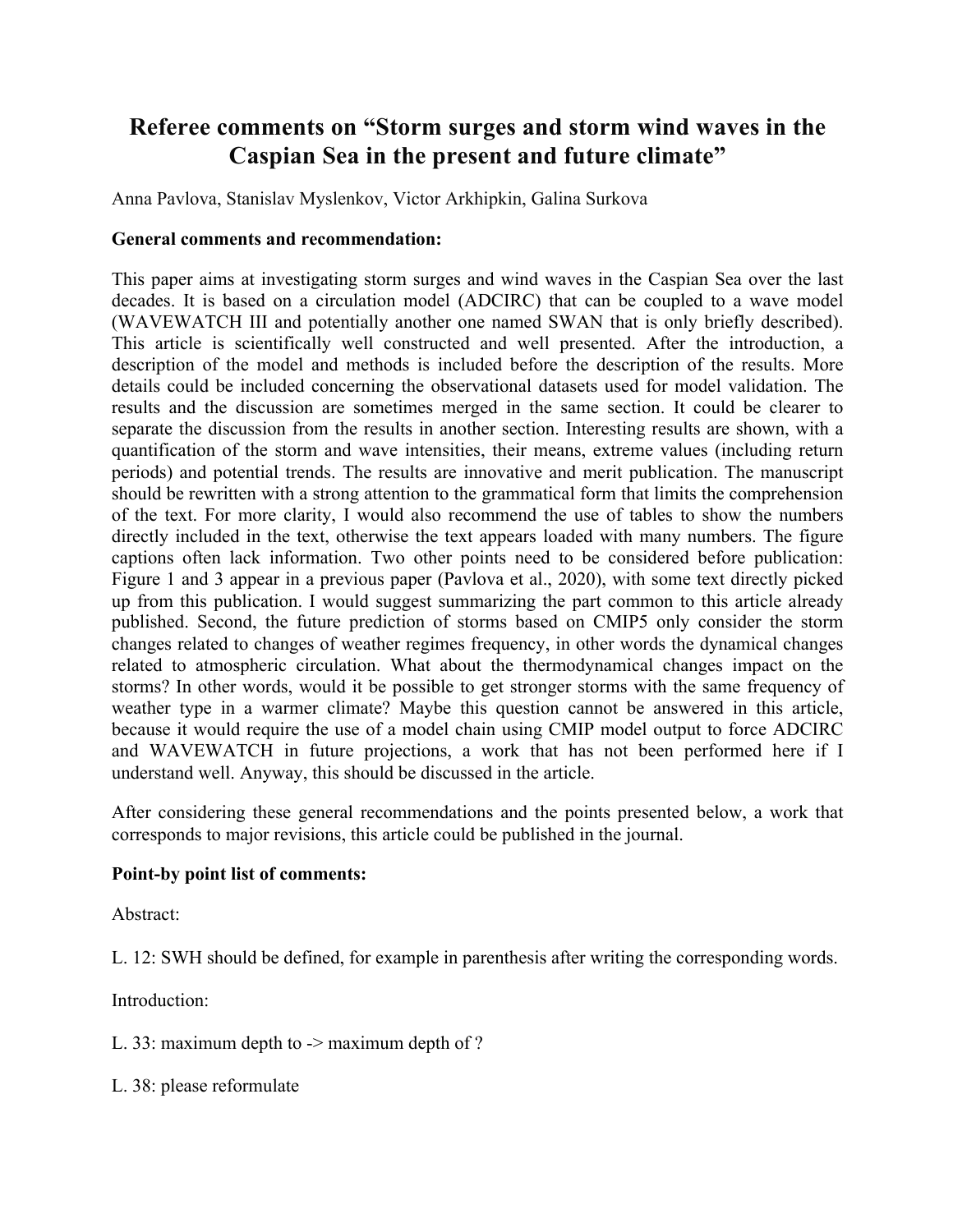L. 40 -> overlap **other** anthropogenic factors, knowing that the change of climate conditions is also attributable to anthropogenic factors.

L. 49: you could specify that circulation model reefer to ocean circulation model here, and not to atmospheric models.

L. 55: The paper (Lopatuhin et al., 2003) -> unusual formulation

L. 65: (Kudryavtseva et al., 2016) -> it is not needed to include this reference that is already used at the beginning of the sentence.

L. 67-68: this sentence should be reformulated.

L. 69-77: What is the limitation when using coarse gridded atmospheric data to force ocean and wave models? Is it possible to simulate wave with coarse gridded data, or is a downscaling approach is required beforhand? More discussion about the model resolution would be welcomed.

L. 81: "The papers (Rusu and Onea, 2013)" could be replaced simply by "Rusu and Onea  $(2013)$ ".

Overall, the word « paper » is a bit familiar whereas the use of study or article is more common.

L. 93: « mean and extreme parameters » or « mean and extreme variables used to describe wind waves »?

Data and methods:

L. 104: the use [of] the unstructured grids

L. 139: GEN3 and KOMEN configurations with their parameters (cds, stpm, ect..) are not necessarily know by the reader. These should be explained in details, in the manuscript or in the supplement, or the text should be simplified excluding acronyms that cannot be understood by people that are not expert in these models.

Also how is managed the forcing by the coarse gridded atmospheric reanalysis that is applied to the non-regular ADCIRC grid, based on finer resolution?

L. 158 to169: the acronyms (e.g. ST6, IC0, JONSWAP, etc…) should be detailed or excluded. Another way to describe the model configurations would be to use a Table summarizing parameters, schemes, etc…

L. 208: to investigating -> to investigate

L. 225: For these days sea level pressure -> For these days, the sea level pressure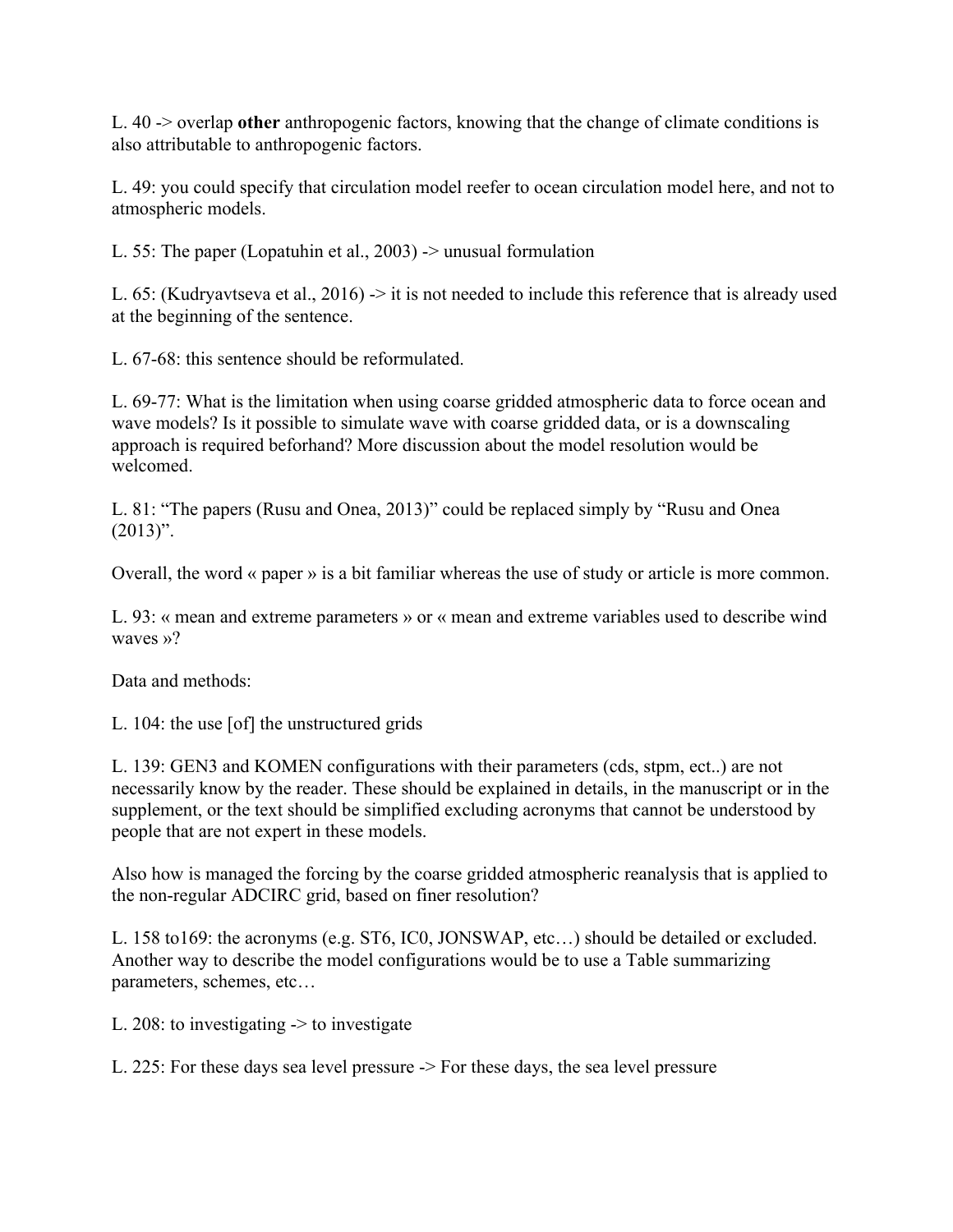L. 251 to 257: a table could be used to show the model considered in the study. More information related to these models could be shown, including the resolution for example. Is a spatial interpolation on a common grid is applied before the clustering analysis?

Results and discussion

- Where are the weather stations Tuleniy Island and Makhachkala ? their location could be shown on a map or at least their geographical coordinates should be given. The station measurements sampled at these locations should be described.
- Why only the years 2009 and 2015 are considered, and only for one of the station? Why not showing a scatter plots including all the years? The two correlation coefficients shown in Figure 3 are 0.87 and 0.88, so we do not understand were do come from the 0.79 in the text. Scatter plots for the Makhachkala station could be also shown.
- Figure 1 and Figure 3 are already used in a previous publication (Pavlova et al., 2020), so this new article could be shortened with a reference to this previous article. Figure 1 might be reused because it shows the domain, but the evaluation shown in Figure 3 is exactly the same as the previous article, so the authors might consider excluding it from this new publication.
- How can we explain that the Figure 7 in Pavlova et al. (2020) show a 0.2 shift in the observation of the sea level as compared to those shown in Figure 4 of this new article?
- L. 283: it could be interesting to highlight the location of the Volga river in Figure 5.

L 293; the sentence need to be reformulated.

L. 305: please, reformulate the sentence (grammatical construction)

L. 302 to 308: the sensivity experiments used to differentiate the contribution of wind and pressure changes to sea level change should be detailed (maybe with a table), including information like the experiment lengths (several years? Full period, one event?) as well as the complete protocol.

L. 321: 1 point -> point 1

L. 335: I would replace climate change by climate variability here, since this statement is verified both for long-term changes and variability at higher frequency.

L. 340: from 12 to 41 in the east (Fig.8)  $\rightarrow$  At point 6, the blue and green curves go below 5, isn't it?; « In the north, the values do not exceed 26. In case of surges of more than 1 meter, the maximum number of surges of up to 15 cases per year » -> It is not clear, which point are considered here?

L. 341: 1 point -> point 1. Please apply this change in the whole manuscript.

L. 343: the discussion on intra-annual variability should be based on numbers, included in the text or preferably included in a Figure or a Table.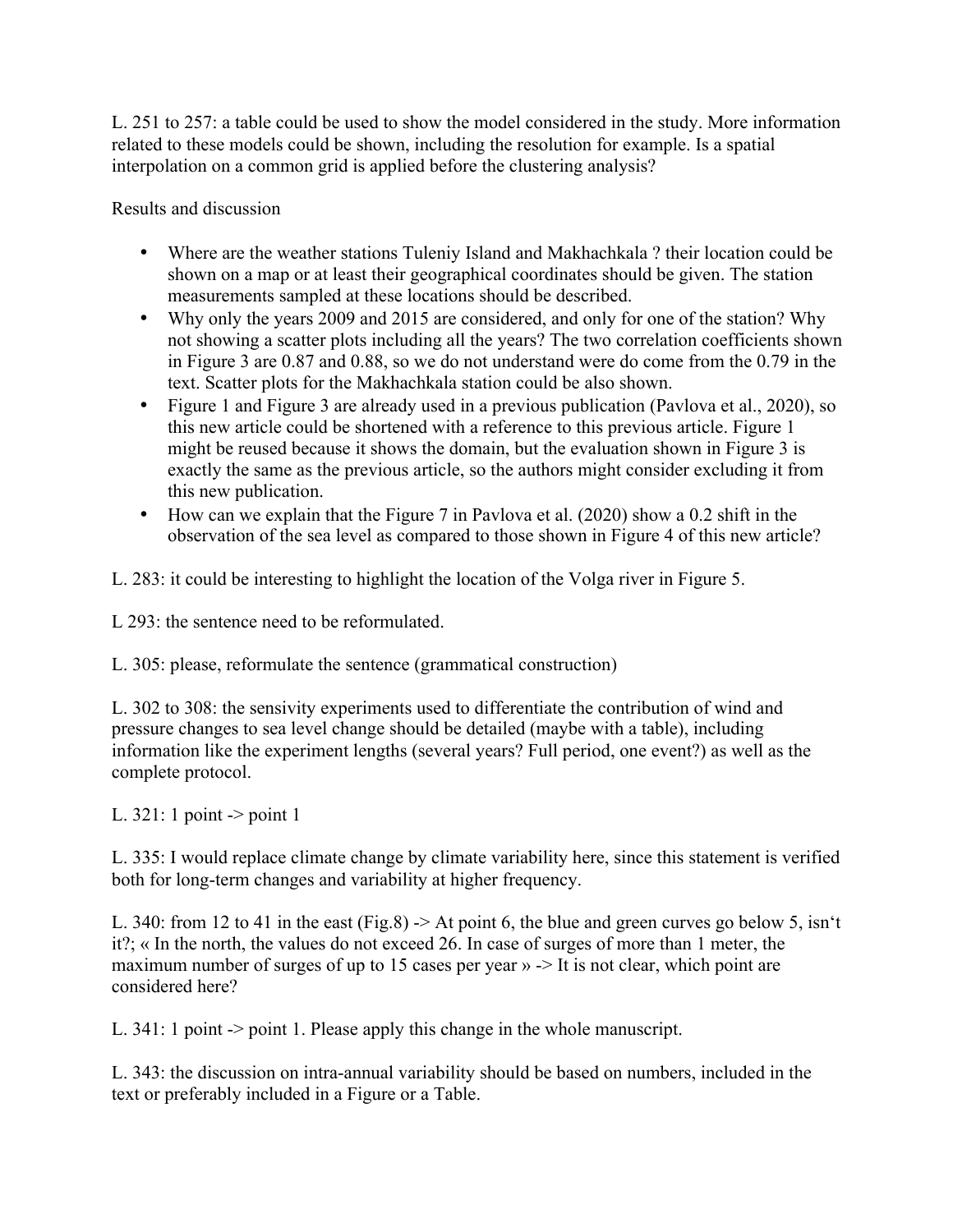Page 9: A table describing the mean numbers of surges of different magnitude  $(0.5, 0.5, 0.5)$  for the different points, including variability, seasonal contrast and maximum/minimum values would be helpful in this manuscript.

Page 9: when including the Gumbel law for the distribution, the variable V should be defined as the parameters A and B. Same remark for "T" "m'" and « где N » that need to be explained when giving in the relationship between the period of the frequency and the number of values.

Page 9 and 10: The equations should be numbered as previously.

The equation considered to build the curves in Figure 10 should be mentioned in the text and maybe in the caption.

L. 372: on the west  $-2.6$  m  $\rightarrow$  on the west  $+2.6$  m, isn't it?

Figure 11: is the Gumbel law has been also used to build these maps?

L. 391: please reformulate the sentence.

L. 409-410: "In our results, we have a maximum value of SWH 8.2 m, which can be transformed to 10.8 m of 3% probability of exceedance.  $\gg$   $\rightarrow$  How is get this result?

L435: « the significant linear trend » -> how is estimated the level of significance ?

L. 454: « Fig.16) »  $\rightarrow$  (Fig.16)

L. 456-457: This statement is not clear.

L. 460:In he present climate -> In the present climate : I suppose that this reefer to 1961-1990 ? That's not clear.

L. 460-462 : this statement is not clear.

Conclusion:

L. 476-477: please reformulate the sentence.

L. 487: "The number of storms with the SWH  $> 3$  m  $\rightarrow$   $>$  for more clarity, you could write "the annual number of storms…"

L. 507: SWH o about 8.9 m -> SWH of about 8.9 m

L 510: overestimates of the SWH.

Data availability: following the FAIR protocol, the data should be available on an open platform, without the need to contact the authors.